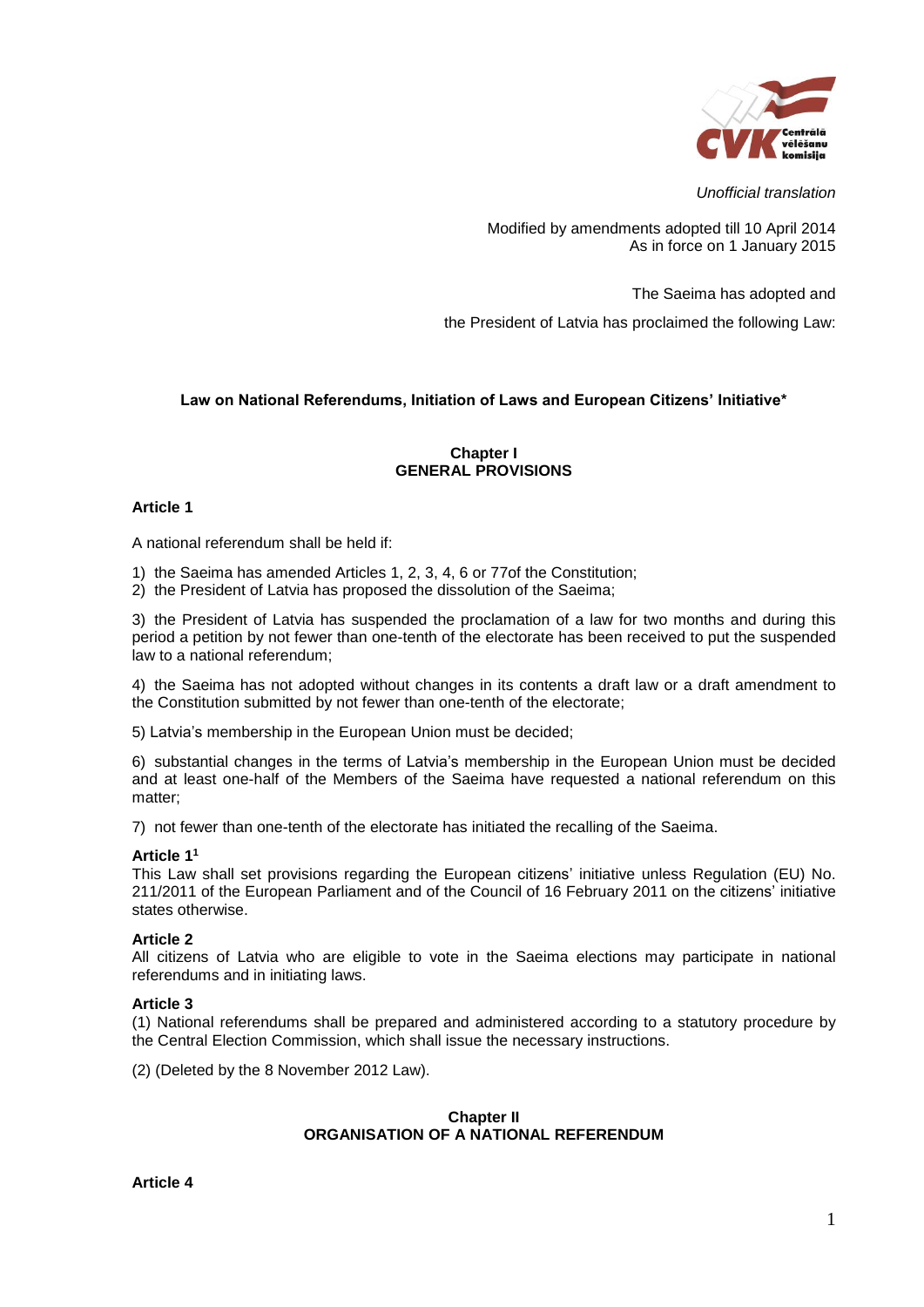(1) Amendments to Articles 1, 2, 3, 4, 6 or 77 of the Constitution adopted by the Saeima shall enter into force only after approval by a national referendum.

(2) A national referendum on such amendments shall be held not earlier than one month before and not later than two months after the date when these amendments have been adopted by the Saeima.

#### **Article 5**

(1) If the President of Latvia has proposed the dissolution of the Saeima, he/she shall notify the Central Election Commission thereof.

(2) A national referendum on such a proposal shall be held not earlier than one month before and not later than two months after the date the President of Latvia has notified the Central Election Commission thereof.

#### **Article 6**

(1) If the President of Latvia has suspended the proclamation of a law, the text of the suspended law and the decision on the suspension of its proclamation shall be announced in accordance with the procedure for proclaiming laws not later than on the eleventh day after the adoption of the law by the Saeima.

(2) After such an announcement, the Central Election Commission shall inform all city and county election commissions that the signature collection for initiation of a national referendum can begin, and it shall supply the above commissions with signature sheets.

### **Article 7**

(1) The Central Election Commission shall set a period of 30 days during which signature sheets are available at places designated by city or county councils. The period shall consist of successive days excluding days when the elections of the Saeima, the European Parliament, city or county councils, or national referendums take place and when signature collection for initiation of a national referendum is not permitted.

(2) Signature collection stations shall be set up in each city and county so that there is at least one signature collection station per 10,000 voters.

(3) (Deleted by the 8 November 2012 Law).

(4) Not later than three days prior to the beginning of the signature collection period referred to in Paragraph 1 of this Article, city and county election commissions shall determine the hours during which voters will be able to sign signature sheets at places designated by city or county councils. The working hours of signature collection stations shall not be shorter than four hours a day, including Saturdays, Sundays and public holidays.

(5) The relevant council shall ensure that notifications about the location of signature collection stations and their working hours designated for signature collection are posted at the building of the relevant council (or information centre) and at signature collection stations, as well as published in the local newspaper or municipal newspaper, if available.

(6) Voters who are abroad during signature collection may sign the signature sheets in embassies and other diplomatic missions, consulates general or consulates of the Republic of Latvia. The signature collection stations and their working hours shall be determined by the head of the relevant representative office.

### **Article 7 1**

(1) If a voter is unable to come to a signature collection station for health reasons, the election commission, upon a written request submitted by the voter or his/her proxy, shall collect the signature at a place where the voter is located. The request shall be submitted to the relevant election commission or signature collector not later than by 12 p.m. on the  $29<sup>th</sup>$  day of signature collection (during the working hours of the election commission). All such requests shall be recorded in a special journal. Signature collection at the places where voters are located shall be conducted by the election commission on the last day of signature collection.

(2) Collection of signatures from persons who are regarded as suspects, who are accused, or who are on trial and thus are in a penitentiary for security reasons shall be conducted in accordance with the procedure prescribed in Paragraph 1 of this Article. Requests by these persons shall be forwarded to the relevant election commission by the administration of the relevant penitentiary.

#### **Article 7 2**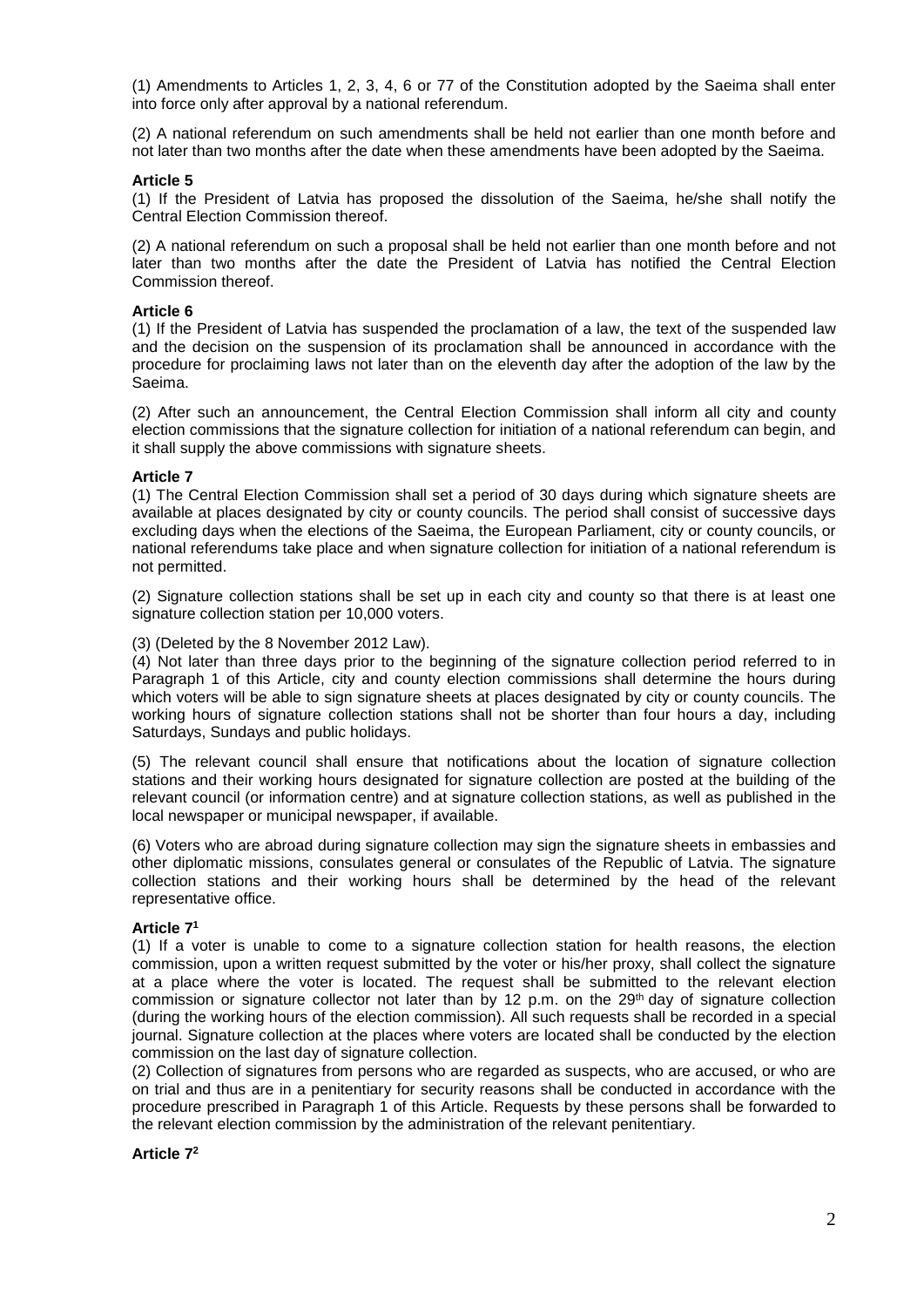(1) To ensure for soldiers and national guardsmen participating in international operations the possibility to sign signature sheets, the Central Election Commission not later than seven days prior to the beginning of the signature collection period referred to in Paragraph 1 of Article 7, shall deliver the signature sheets to the National Armed Forces to be transferred to a person authorised by the Commander of the National Armed Forces.

(2) Upon receiving the signature sheets in the operation area, the person authorised by the Commander of the National Armed Forces, having regard to the period of 30 days during which voters can sign signature sheets, set by the Central Election Commission, announces to soldiers and national guardsmen the signature collection time and place in the operation area.

(3) The person authorised by the Commander of the National Armed Forces shall enter in the signature sheets the full name and the ID number of each signatory as well as the date of signing the signature sheet.

(4) When the period for signature collection has expired, the signature sheets shall be immediately delivered to the Joint Headquarters of the National Armed Forces to be forwarded to the Central Election Commission.

### **Article 8**

(1) Signature sheets shall contain the full name and the ID number of each signatory as indicated in his/her Latvian citizen's passport, as well as the date of signing the signature sheet.

(2) If a physical handicap prevents a voter from signing the signature sheet, a member of his/her family or a trusted person shall sign the signature sheet in the voter's presence according to his/her verbal instructions. A special entry to this effect shall be made on the signature sheet.

### **Article 9**

(1) The stamp of the relevant city or county election commission and the signature of the commission's chairperson shall be put at the bottom of each signature sheet to certify that the signature collection has taken place in accordance with the statutory procedure.

(2) When the period for signature collection prescribed by the Central Election Commission has expired, the city and county election commissions shall send the signature sheets to the Central Election Commission in accordance with the procedure prescribed by the Commission.

# **Article 10**

(1) When the period for signature collection has expired, the Central Election Commission shall count the signatures, record the results, notify the President of Latvia of the results and publish them in the official publication **Latvijas Vēstnesis.** If during signature collection for initiation of a national referendum signatures have been collected from not fewer than one-tenth of the citizens of Latvia eligible to vote in the previous Saeima elections, the Central Election Commission shall declare a national referendum within three days.

(2) A national referendum on repealing a suspended law shall be held not earlier than one month before and not later than two months after the day the referendum has been declared.

### **Article 11**

(1) If the Saeima has not adopted without changes in its contents a draft law or a draft amendment to the Constitution submitted by not fewer than one-tenth of the electorate, this draft law or draft amendment to the Constitution shall be put to a national referendum.

(2) A national referendum on a draft law or a draft amendment to the Constitution submitted by the electorate shall be held not earlier than one month before and not later than two months after the day the draft law or draft amendment to the Constitution has been rejected or has been adopted with changes in its contents.

(3) Latvia's membership in the European Union shall be decided in a national referendum.

(4) The Saeima, upon a request by at least one-half of its Members, shall propose a national referendum on fundamental changes in the terms of Latvia's membership in the European Union;

(5) A national referendum shall be held if pursuant to Chapter IV<sup>2</sup> of this Law not fewer than one-tenth of the electorate has proposed recalling of the Saeima.

### **Article 12**

(1) The date of a national referendum shall be set and announced by the Central Election Commission except in cases referred to in Paragraphs 1, 3, 4 and 5 of Article 11 of this Law; in those cases it is the responsibility of the Saeima.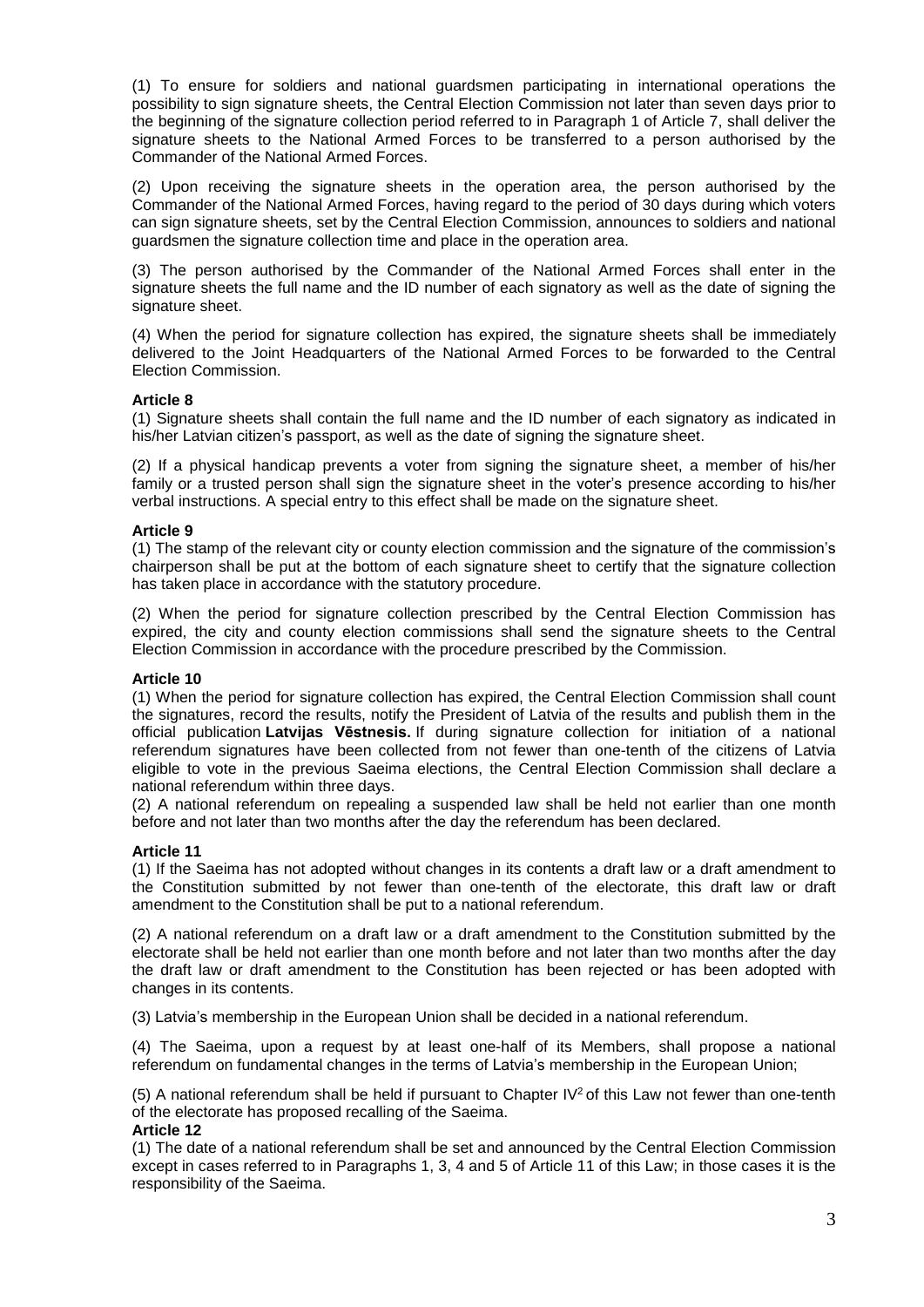(2) A national referendum shall be held on a Saturday.

# **Chapter III VOTING AT A NATIONAL REFERENDUM AND COUNTING OF VOTES**

### **Article 13**

(1) Voting shall take place by secret ballot with ballot papers and in accordance with the procedure prescribed by the Central Election Commission.

(2) The ballot papers shall be prepared by the Central Election Commission.

### **Article 14**

(1) In a matter put to a national referendum (Article 1 of this Law), the words "for" and "against" shall be written on each ballot paper. When a national referendum is held on matters referred to in Paragraphs 5 and 6 of Article 1 of this Law, the wording of the relevant question shall be drafted by the Saeima.

(2) If a national referendum is held on more than one matter referred to in Article 1 of this Law, separate ballot papers must be issued for each matter.

#### **Article 15**

(1) Voting at a national referendum shall take place from 7 a.m. to 8 p.m. local time. The Central Election Commission may designate one polling station in each city, except Rīga, Daugavpils and Liepāja, and the local election commission may designate one polling station in each county where voting shall take place until 10 p.m. The Rīga City Election Commission may designate four such polling stations, whereas the Daugavpils City Election Commission and the Liepāja City Election Commission may designate two such polling stations.

(2) At 7 a.m. the chairperson or the secretary of the polling station commission, in the presence of the commission, shall ascertain whether the ballot boxes into which the ballot papers will be inserted are empty. Then the ballot boxes shall be sealed.

(3) Without interfering with the work of the polling station commission, up to two authorised observers from each political party or alliance of political parties, as well as members of the Central Election Commission, members of the relevant city or county election commission, individuals authorised by these commissions and media representatives, may simultaneously observe the voting process at a polling station.

### **Article 16**

(1) Each voter shall cast a vote in person. If a physical handicap prevents a voter from voting or signing the list of voters, a member of his/her family or a trusted person shall make marks in the ballot paper or sign the list of voters in the voter's presence according to his/her verbal instructions. A special entry to this effect shall be made in the list of voters. A member of the relevant polling station commission may not act as a trusted person.

(2) A voter is free to cast his/her vote at any polling station.

(3) On the day of a national referendum, soldiers shall be given a leave of absence for the time required for voting.

### **Article 17**

(1) Inside the polling station, the polling station commission, having checked that the person is an eligible voter and that his/her passport does not already contain a stamp attesting to participation in the given referendum, shall issue the person a ballot paper bearing the stamp of the relevant polling station commission. After the ballot paper has been issued, the voter's full name and ID number shall be written in the list of voters, and the voter's passport shall be stamped indicating that he/she has participated in the given referendum. The voter shall sign the list of voters confirming the receipt of the ballot paper.

(2) A separate room or compartment shall be provided inside the polling station for the voter to make his/her choice in privacy by putting a "+" mark opposite the words "for" or "against".

(3) After the voter has marked the ballot paper, he/she shall fold the ballot paper and insert it into the ballot box in the presence of a member of the polling station commission.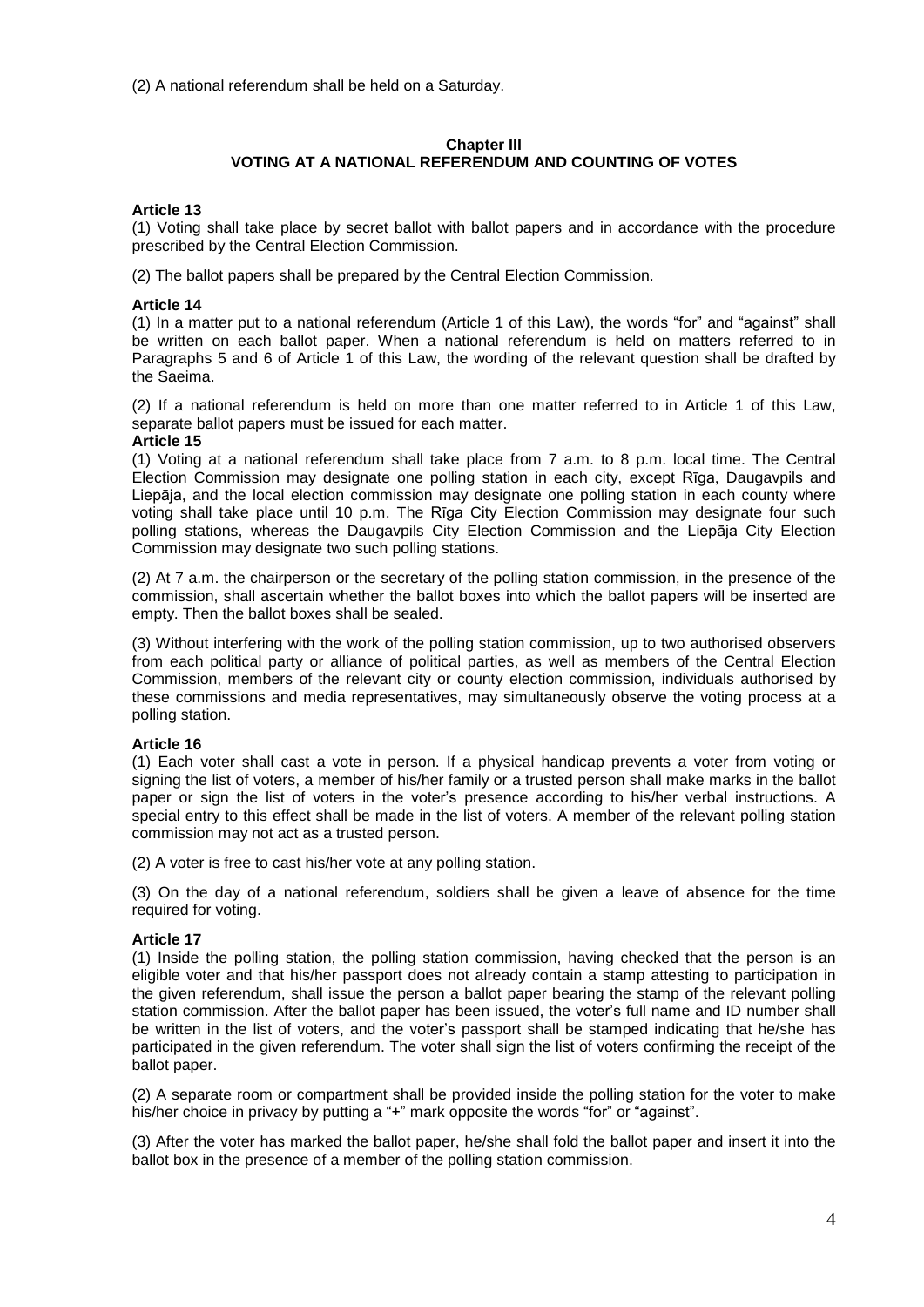(4) On referendum day, only those voters who have entered the polling station before 8 p.m. shall be allowed to cast their votes after 8 p.m. At 8 p.m. the polling station shall be closed.

## **Article 18**

(1) If a voter is unable to come to a polling station for health reasons, the polling station commission, upon a written request submitted by the voter or his/her proxy and registered in a special journal, shall conduct voting by secret ballot at a place where the voter is located. Specially authorised observers shall have the right to supervise such voting.

(2) Voting at a place where the voter is located shall also be arranged for the caregivers of persons referred to in Paragraph 1 of this Article as well as for the caregivers of another ill persons, provided they have submitted a relevant written request in due time.

- (3) (Deleted by the 26 February 2009 Law).
- (4) Other voters are not permitted to vote outside polling stations.

(5) On referendum day, the polling station commission shall continue to accept written requests to conduct voting at a place where a voter is located. Requests received after 12 p.m. shall be fulfilled if it is possible to arrive before 10 p.m. at the place where the voter is located.

(6) Names of the voters who vote at the place where they are located as prescribed in Paragraphs 1, 2 and 3 of this Article shall be entered in a separate list of voters, and their ballot papers shall be inserted into a separate sealed ballot box.

(7) Information about the number of ballot papers issued at places where voters are located and unused ballot papers, including damaged ones, shall be entered into the minutes of the voting process.

### **Article 19**

(1) (Deleted by the 8 May 2003 Law).

(2) Votes shall be counted in an open sitting of a polling station commission in accordance with the procedure prescribed by the Central Election Commission.

#### **Article 20**

(1) Voters who are abroad at the time of a national referendum shall vote at polling stations established by the Central Election Commission in the diplomatic missions or consulates of the Republic of Latvia as recommended by the Ministry of Foreign Affairs, or they shall vote by mail. Upon consultation with the Ministry of Foreign Affairs, the Central Election Commission may also establish polling stations in other premises suitable for this purpose.

(2) If a national referendum is held simultaneously with the election of the Saeima or the European Parliament, voting abroad shall take place in all polling stations set up in accordance with the statutory procedure.

(3) Voters who are abroad during a national referendum may also vote by mail. Voting by mail shall take place in accordance with the procedure prescribed by the Saeima Election Law.

(4) For persons who are in a penitentiary for security reasons or who are serving a sentence in a penitentiary, voting shall be conducted in accordance with the procedure for participation of such persons in the Saeima elections prescribed by the Saeima Election Law.

(5) Soldiers and national guardsmen participating in international missions shall participate in a national referendum in their respective place of deployment provided that compliance with the provisions of this Law can be ensured. Not later than on the 12<sup>th</sup> day before the referendum day, the Central Election Commission shall deliver forms of the lists of voters, ballot papers, the polling station commission's stamp and a ballot box to the National Armed Forces to be transferred to a person authorised by the Commander of the National Armed Forces. Voting shall take place in accordance with the procedure for participation in the Saeima elections of soldiers and national guardsmen participating in international missions, prescribed by the Saeima Election Law.

# **Article 20 1**

(1) A ballot paper shall be regarded as invalid if it:

1) is torn;

2) does not bear the stamp of the relevant polling station commission;

3) bears a "+" mark opposite both "for" and "against";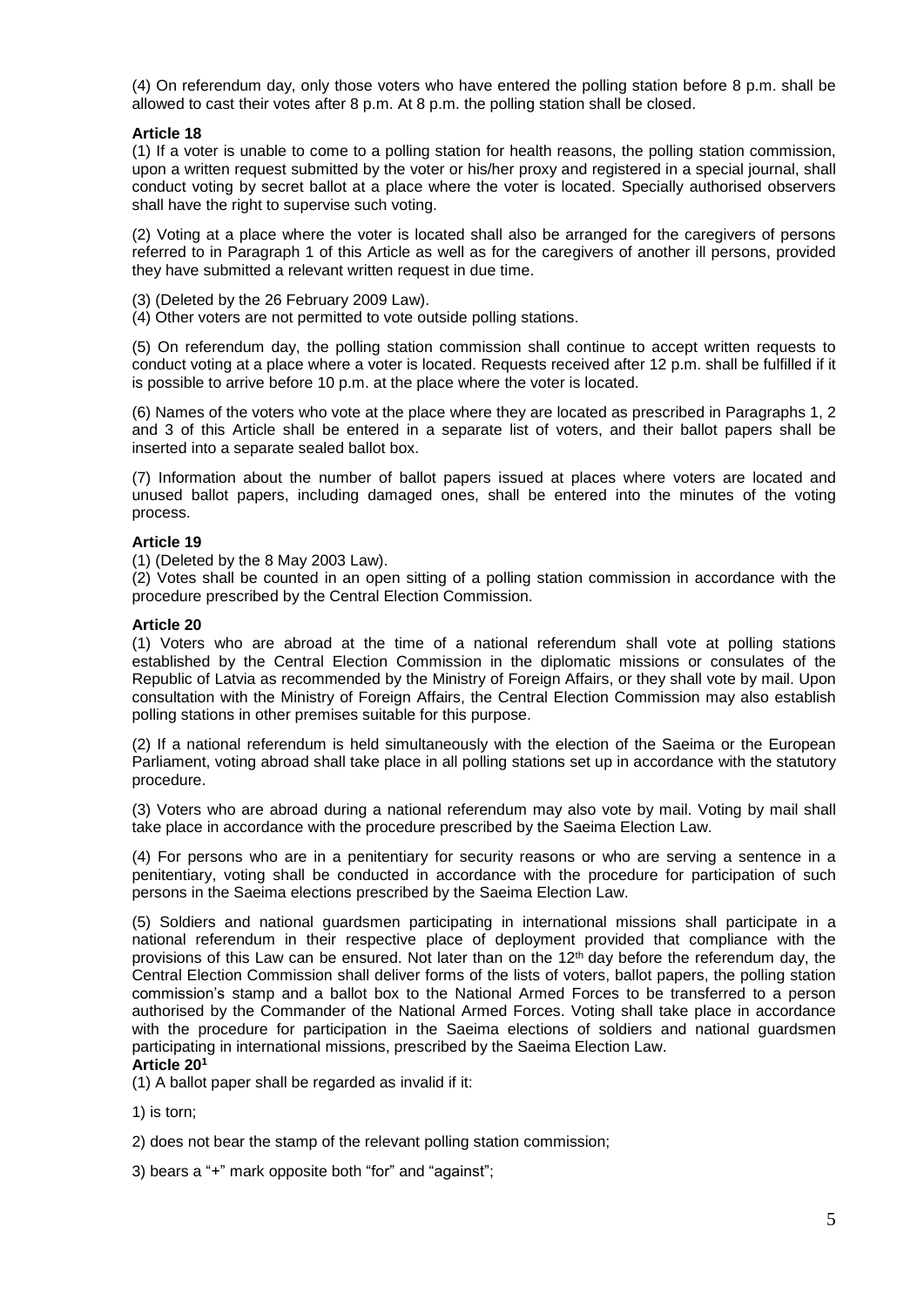4) does not bear a "+" mark opposite neither "for" nor "against".

(2) The polling station commission shall resolve differences of opinion concerning the validity of ballot papers by majority vote. In case of a tie vote, the chairperson of the commission shall have the deciding vote.

## **Article 21**

During a national referendum, the maintenance of order at a polling station shall be the responsibility of the chairperson of the relevant polling station commission. He/she shall ensure that there is no infringement of voting rights, no public disturbance and no campaigning inside the polling station or within 50 meters from the entrance to the building in which the polling station is located.

### **Chapter IV INITIATION OF LAWS**

### **Article 22**

(1) Not fewer than one-tenth of Latvian citizens eligible to vote, upon indicating their full name and ID number, shall have the right to submit to the Central Election Commission a fully elaborated draft law or draft amendment to the Constitution. A draft law or a draft amendment to the Constitution may be submitted within 12 months from the day the draft law or the draft amendment to the Constitution is registered at the Central Election Commission.

(2) In the course of these 12 months, each signature shall be certified by a notary public, local government institution at the registered place of residence, orphans' court which fulfils the function of notary public, or a chairperson of a parish or a city council of the respective county. Certified signatures shall be collected on a signature sheet approved by the Central Election Commission.

(3) The fee for certification of signatures collected in support of a draft law or a draft amendment to the Constitution performed by an orphans' court or local government institution, is established by taking into account administrative expenses for signature certification which shall not exceed half of the statutory sum required for certifying authenticity of a signature in an orphan's court.

(4) If identification of signatories and protection of natural persons' data are ensured, signatures can be collected online via the Single State and Local Government Service Portal ([www.latvija.lv](http://www.latvija.lv/)) or other online system chosen by the initiative group for the respective purpose. The owner (administrator) of the Single State and Local Government Service Portal shall not collect payment from signatories.

(5) The Cabinet of Ministers shall set the safety and technical requirements that have to be met if the Single State and Local Government Service Portal ([www.latvija.lv](http://www.latvija.lv/)) or other online system is used for signature collection, and the Cabinet of Ministers shall appoint an institution that evaluates compliance of the respective online system with these safety and technical requirements. Certification of compliance shall not be carried out for the signature collection system of the Single State and Local Government Service Portal.

(6) Refusal of the institution appointed by the Cabinet of Ministers to issue a certificate confirming the compliance of the online system with the requirements provided by laws and regulations can be appealed in accordance with the Administrative Procedure Law.

# **Article 23**

(1) An initiative group shall be formed to collect signatures in support of a draft law or a draft amendment to the Constitution.

- (2) The initiative group may be:
- 1) a political party or alliance of political parties;

2) an association of at least 10 electors formed and registered in accordance with the procedure prescribed by the Associations and Foundations Law.

(3) The initiative group shall submit to the Central Election Commission a submission and the draft law or the draft amendment to the Constitution in support of which signature collection will be carried out.

(4) The Central Election Commission shall make one of the following decisions within 45 days:

1) to register the draft law or the draft amendment to the Constitution;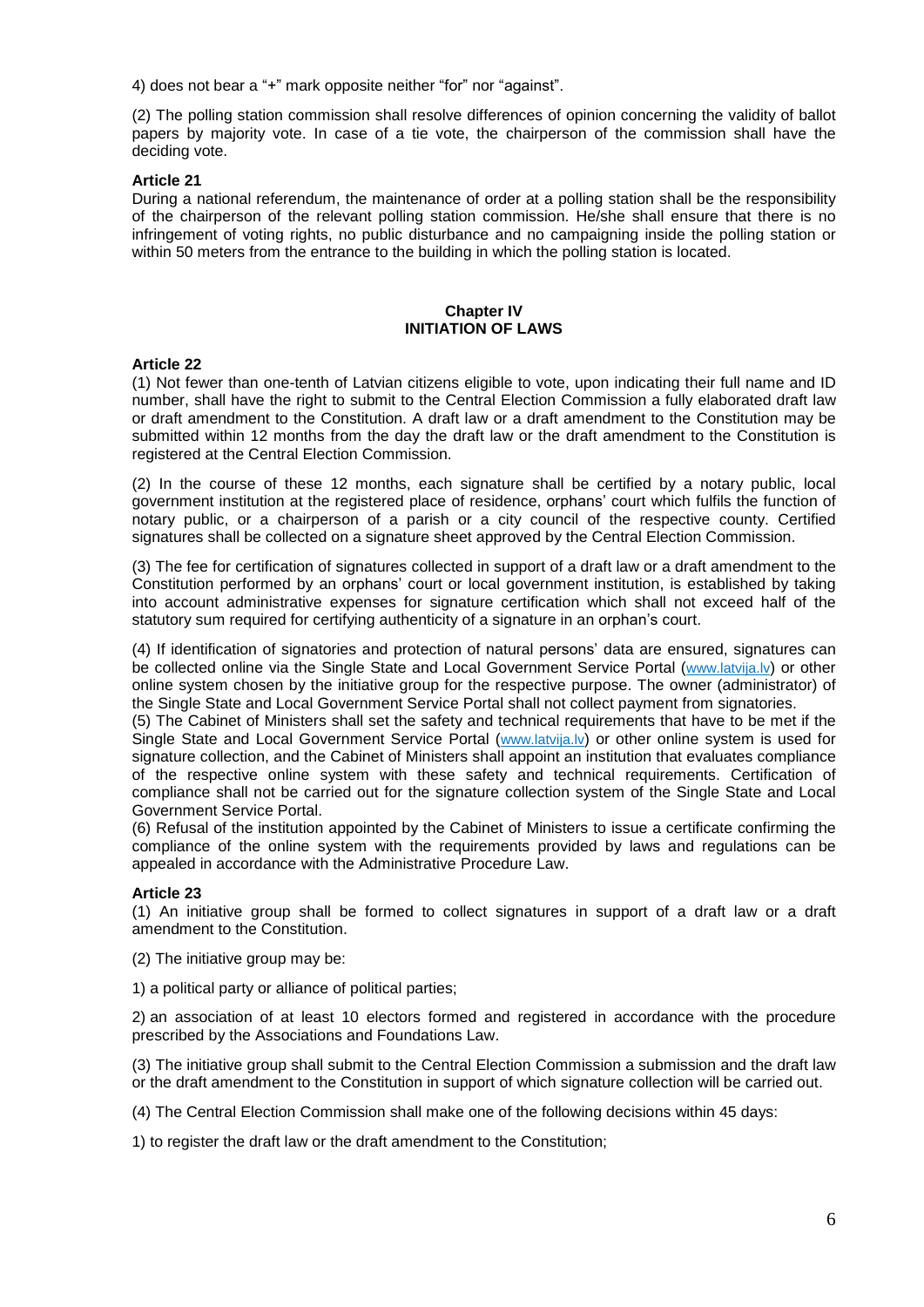2) to set a term for correcting any faults in the submission and the draft law or the draft amendment to the Constitution;

3) to reject registration of the draft law or the draft amendment to the Constitution in cases referred to in Paragraph 5 of this Article;

(5) The Central Election Commission shall reject registration of the draft law or the draft amendment to the Constitution if:

1) the initiative group does not comply with the requirements prescribed in Paragraph 2 of this Article;

2) the draft law or the draft amendment to the Constitution is incomplete in form or content.

(6) When deciding upon a draft law or a draft amendment to the Constitution submitted by the initiative group, the Central Election Commission may request state and local government institutions to provide additional information, explanations and conclusions, and the Commission may also consult with experts.

### **Article 23 1**

(1) The initiative group may appeal to the Department of Administrative Cases of the Senate of the Supreme Court if it disagrees with the decision of the Central Election Commission to reject registration of a draft law or a draft amendment to the Constitution.

(2) The Court shall be the court of first instance in considering the case. The case shall be considered by a panel of three judges.

(3) The Court shall consider the case and adjudicate it within one month from the day of receiving the appeal. If necessary, the Court can extend the adjudication period for a maximum of one month.

(4) The appellant shall indicate the grounds of an appeal. The burden of proof shall lie with the participants in the administrative proceedings.

(5) If a procedural action has to be performed within a certain statutory term whereby compliance with provisions of Paragraph 3 of this Article is not ensured, the judge (the Court) shall set a term for performance of the relevant procedural action.

(6) The Court's judgement and any other decision taken upon performance of procedural actions during consideration of an application or initiated proceedings shall not be appealed.

#### **Article 24**

Upon receiving a draft law or a draft amendment to the Constitution submitted by voters and signature sheets attached, the Central Election Commission shall count the signatures and verify whether signatories are eligible voters. If a draft law or the draft amendment to the Constitution is signed by not fewer than one-tenth of the citizens of Latvia who are eligible to vote, the Central Election Commission within three days shall notify the President of Latvia and send the President of Latvia the draft law or the draft amendment to the Constitution submitted by the electorate.

### **Article 25**

(1) The President of Latvia shall submit to the Saeima the draft law or the draft amendment to the Constitution.

(2) The Saeima shall consider the draft law or the draft amendment to the Constitution during the session when it was submitted. If the draft law or the draft amendment to the Constitution is submitted during a recess or at an extraordinary session, it shall be considered during the next regular session or at a special extraordinary session convened to consider the said draft law or the draft amendment to the Constitution.

# **Chapter IV 1 EUROPEAN CITIZENS' INITIATIVE**

### **Article 25 1**

(1) If statements of support are to be collected online, the initiators shall submit an application to the Information Technology Security Incident Response Institution with a request to issue a certificate confirming compliance of the relevant online system with the security and technical requirements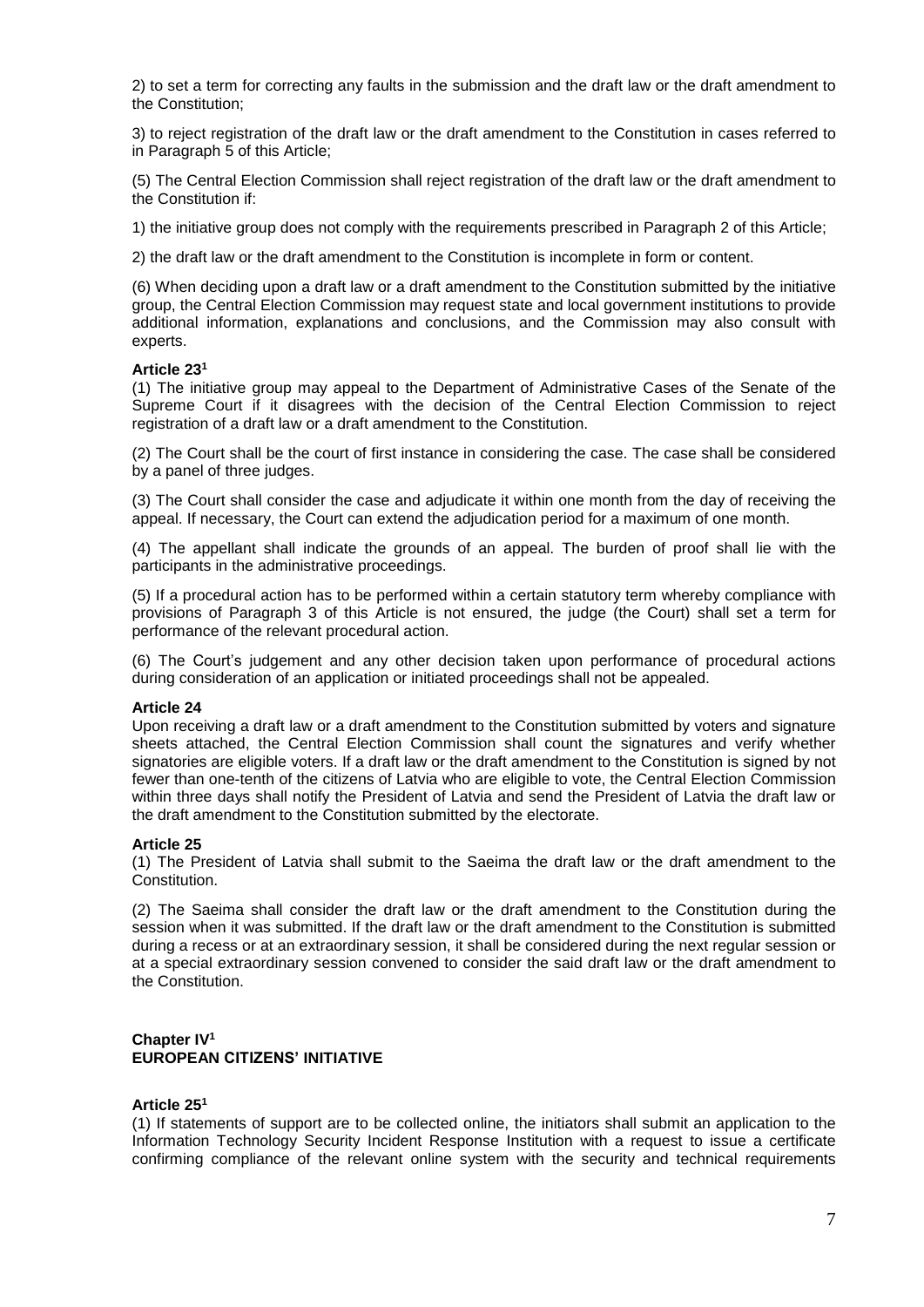prescribed by Regulation (EU) No. 211/2011 of the European Parliament and of the Council of 16 February 2011 on the citizens' initiative.

(2) The Information Technology Security Incident Response Institution shall consider the application and within a month shall issue a certificate or refuse its issuance.

(3) The decision of the Information Technology Security Incident Response Institution to refuse issuance of a certificate confirming compliance of an online system with security and technical requirements may be appealed to a court in accordance with the Administrative Procedure Law.

(4) This Article shall not apply to cases when a competent authority of another member state of the European Union has issued to the initiators a certificate confirming compliance of the online system with security and technical requirements.

#### **Article 25 2**

Pursuant to Regulation (EU) No. 211/2011 of the European Parliament and of the Council of 16 February 2011 on the citizens' initiative, initiators shall submit statements of support to the Central Election Commission.

#### **Article 25 3**

(1) Within two months after receiving statements of support submitted by initiators, the Central Election Commission shall count the signatures, record the results and send a certificate confirming the total number of valid statements to initiators to the e-mail address indicated in the form.

(2) If the Central Election Commission realises that verification of statements of support is outside its purview, it shall return the statements of support to initiators within two weeks.

#### **Article 25 4**

The Central Election Commission shall develop instructions for verification of statements of support.

## **Chapter IV 2 INITIATION OF RECALLING OF THE SAEIMA**

#### **Article 25 5**

(1) Not fewer than one-tenth of the electorate, upon indicating their full name, surname, ID number, and the date of signing, shall have the right to submit to the Central Election Commission an initiative to hold a national referendum on recalling of the Saeima. An initiative to hold a national referendum on recalling of the Saeima can be submitted within 12 months after the day when the Central Election Commission has registered the initiative group unless the terms prescribed in Article 14 of the Constitution prohibiting initiation of a national referendum on recalling of the Saeima are in effect.

(2) In the course of these 12 months, each signature has to be certified by a notary public, local government institution at the registered place of residence, orphans' court which fulfils the functions of notary public, or a chairperson of a parish or a city council of the respective council.

(3) The fee for certification of signatures collected in support of an initiative to hold a national referendum on recalling of the Saeima performed by an orphans' court or a local government institution, is established by taking into account direct administrative expenses related to signature certification, but the total fee shall not exceed a half of the total statutory fee for signature certification by the orphans' court.

(4) If identification of signatories and protection of natural persons' data are ensured, signatures can be collected online via the Single State and Local Government Service Portal ([www.latvija.lv](http://www.latvija.lv/)) or other online system chosen by the initiative group for the respective purpose.

(5) The online system used for signature collection shall be subjected to provisions set forth in Paragraphs 5 and 6 of Article 22.

#### **Article 25 6**

(1) An initiative group which complies with the requirements provided in Paragraph 2 of Article 23 shall be formed to collect signatures for an initiative to hold a national referendum on recalling of the Saeima.

(2) The initiative group shall submit to the Central Election Commission an application for registration.

(3) Central Election Commission shall make one of the following decisions within 10 days: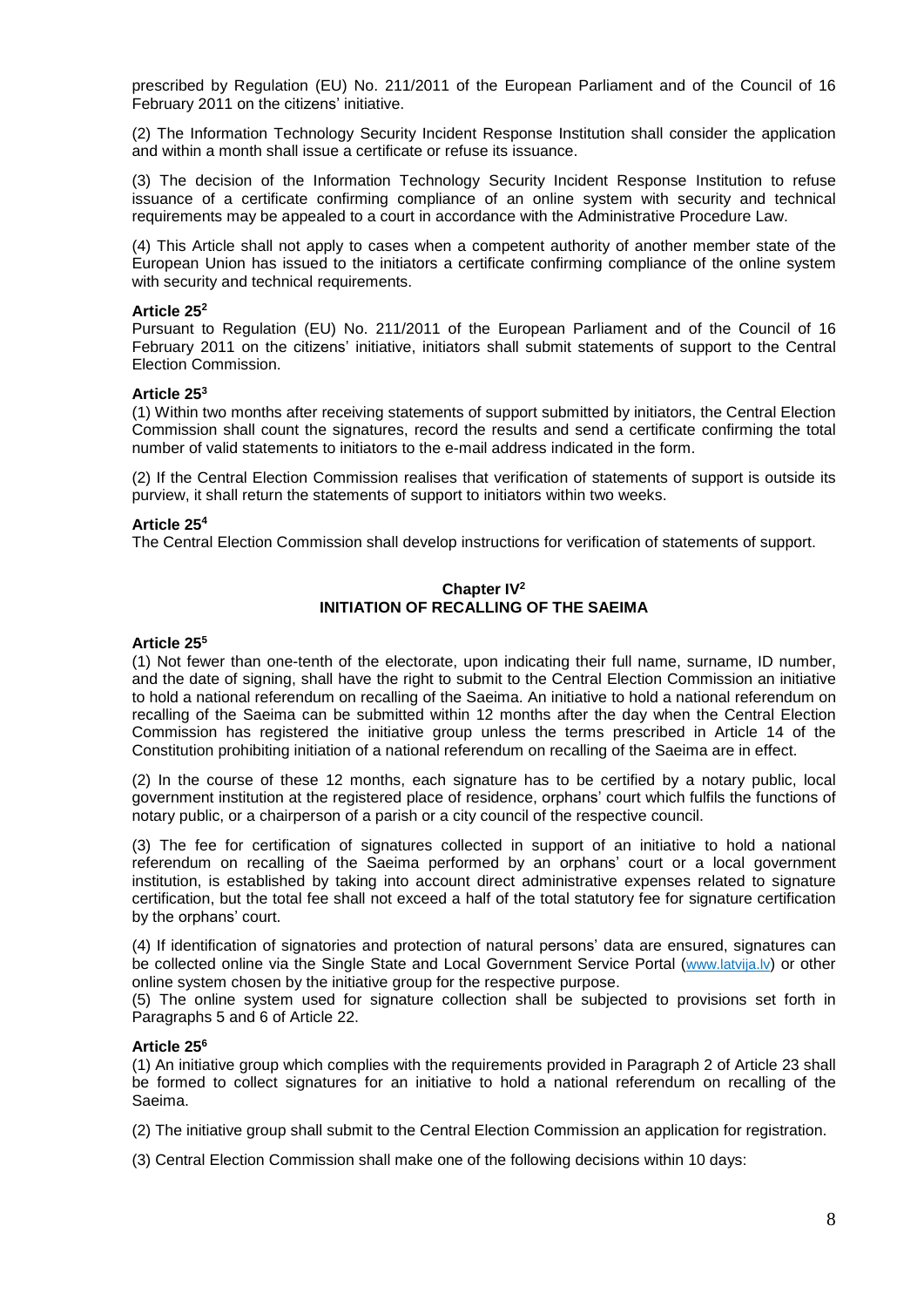1) to register an initiative group if it complies with the requirements of Paragraph 2 of Article 23 of this Law and unless the terms prescribed in Article 14 of the Constitution prohibiting initiation of a national referendum on recalling of the Saeima are in effect on the day when the application for registration is filed;

2) to reject registration of an initiative group if it fails to comply with the requirements provided in Paragraph 2 of Article 23 of this Law or the terms prescribed in Article 14 of the Constitution prohibiting initiation of a national referendum on recalling of the Saeima are in effect on the day when the application for registration is filed.

## **Article 25 7**

(1) The Central Election Commission shall count the signatures collected for an initiative to hold a national referendum on recalling of the Saeima and shall record the result.

(2) The Central Election Commission shall decide to hold a national referendum on recalling of the Saeima if not fewer than one-tenth of the electorate has signed the initiative to hold a national referendum on recalling of the Saeima and if the terms prescribed in Article 14 of the Constitution prohibiting initiation of a national referendum on recalling of the Saeima are not in effect on the day when the application for registration is filed.

## **Article 25 8**

(1) The Central Election Commission announces the number of electors who have signed the initiative to hold a national referendum on recalling of the Saeima, as well as publishes the decision to hold or not to hold a national referendum on recalling of the Saeima in the official publication Latvijas Vēstnesis.

(2) The date of a national referendum on recalling of the Saeima shall be set in accordance with Article 12 of this Law, but not earlier than one month and not later than two months from the day when the decision of the Central Election Commission to hold a national referendum on recalling of the Saeima is published in the official publication Latvijas Vēstnesis.

## **Chapter V FINANCING A NATIONAL REFERENDUM**

## **Article 26**

Costs arising from holding a national referendum shall be covered by the state. The Central Election Commission shall apportion the funds among city, county and polling station election commissions.

### **Chapter VI**

# **CAMPAIGNING BEFORE A NATIONAL REFERENDUM, CAMPAIGNING ON INITIATION OF A LAW AND CAMPAIGNING ON INITIATION OF RECALLING OF THE SAEIMA**

### **Article 27**

(1) Within the scope of this Law, campaigning before a national referendum, campaigning on initiation of a law and campaigning on initiation of recalling of the Saeima shall mean any deliberate statement, event or activity of any form or type, provided that it includes a direct or indirect invitation to vote in favour of or against a matter put to a national referendum and any direct or indirect invitation to take or not to take part in a national referendum, or collection of signatures for initiation of a law or initiation of recalling of the Saeima.

(2) Within the scope of this Law, the period of campaigning before a national referendum shall be a period from the day of announcing a national referendum until the referendum day. Within the scope of this Law, the period of campaigning on initiation of a law shall be a period from the day when the Central Election Commission announces registration of a draft law until the last day of signature collection. Within the scope of this Law, the period of campaigning on initiation of recalling of the Saeima shall be a period from the day when the Central Election Commission announces registration of an initiative group (formed to collect signatures on initiation of recalling of the Saeima) until the last day of signature collection.

### **Article 28**

(1) Campaigning before a national referendum, campaigning on initiation of a law and campaigning on initiation of recalling of the Saeima may be carried out by any natural person, legal entity, registered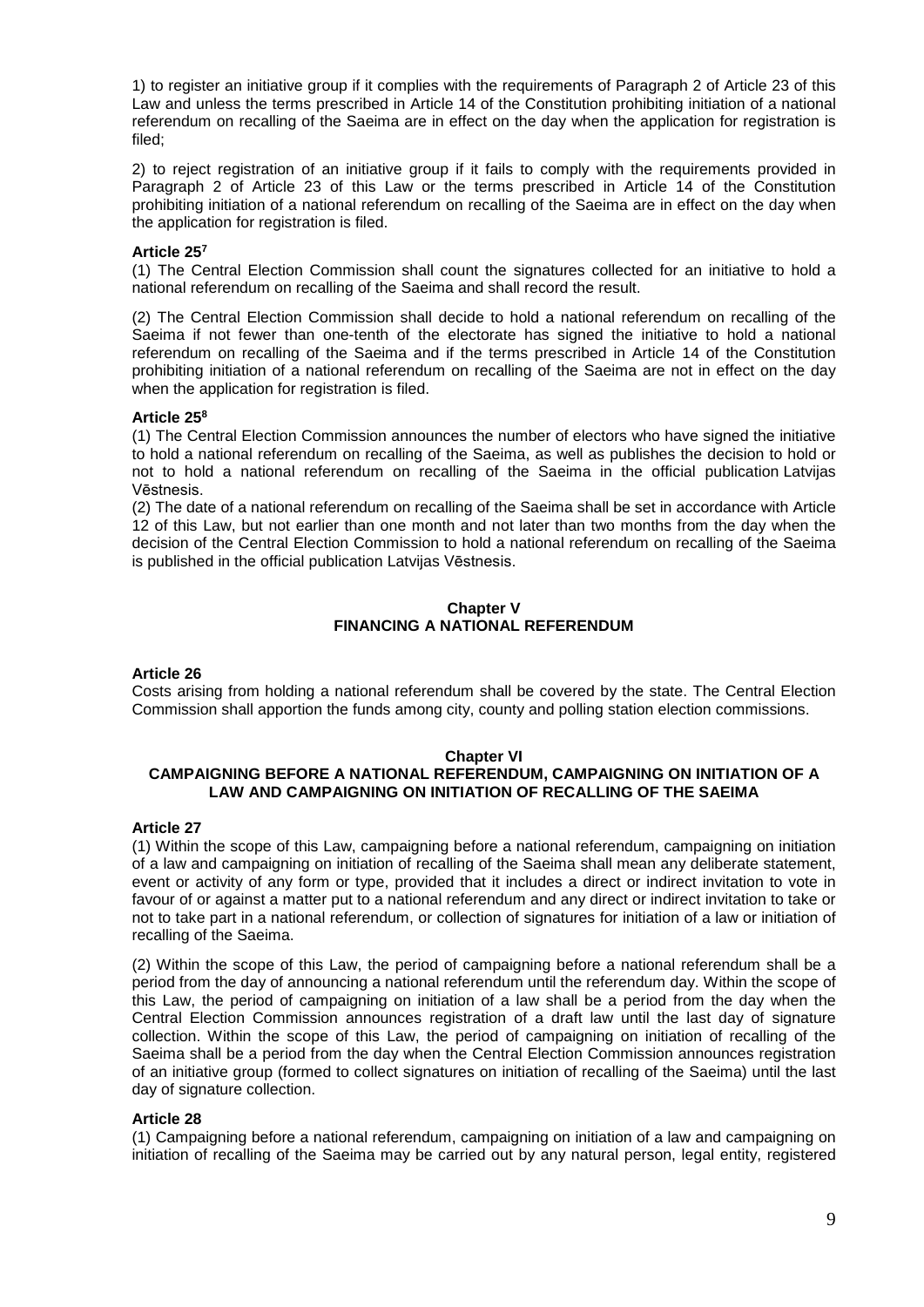association of natural persons or legal entities, or a registered initiative group (hereinafter – campaigner).

(2) Campaigning before a national referendum, campaigning on initiation of a law and campaigning on initiation of recalling of the Saeima may not be carried out by the state, any derived public person, a member of an election commission, or a capital company in which more than one per cent of capital shares (stocks) belongs to the state or a derived public person.

#### **Article 29**

(1) On the day of a national referendum and on a day before a national referendum, campaigning shall be prohibited in electronic mass media, namely, radio and television, in public spaces, in print media, on the Internet and at the institutions and capital companies referred to in Paragraph 1 of Article 33 of this Law.

(2) Campaigning before a national referendum and on initiation of a draft law shall be prohibited in places referred to in Paragraph 2 of Article 7, as well as at polling stations and within 50 metres from an entrance of a building in which a polling station is located.

#### **Article 30**

(1) Broadcasts on campaigning before a national referendum, campaigning on initiation of a law and campaigning on initiation of recalling of the Saeima shall not be included in news broadcasts of electronic mass media as an advertisement.

(2) Until 10 p.m. on referendum day, electronic mass media, namely, radio and television, shall be prohibited from providing information about the results of public opinion polls on the matter put to a national referendum in any programmes or broadcasts.

(3) Electronic mass media shall neither edit the content and form nor in any other way modify broadcasts or other materials pertinent to campaigning before a national referendum, campaigning on initiation of a law or campaigning on initiation of recalling of the Saeima without the consent of people participating in the respective broadcasts. Electronic mass media shall not bear responsibility for the accuracy of data contained in ready-made campaign materials which have been submitted to them.

(4) A provision prohibiting the presence of any campaign material in the programmes rebroadcast during a period of campaigning before a national referendum, campaigning on initiation of a law or campaigning on initiation of recalling of the Saeima shall be included in the contract between the electronic mass medium which rebroadcasts foreign mass medium programmes in Latvia and the respective foreign electronic mass medium.

(5) Provisions of this Law shall not apply to the factual reports in news broadcasts and live broadcasts.

### **Article 31**

(1) All campaign material which is used during campaigning before a national referendum, campaigning on initiation of a law or campaigning on initiation of recalling of the Saeima shall reveal information on the payer before or right after it is presented in a programme or broadcast of an electronic mass medium, namely, radio and television, or it should contain this information if it is published in a print medium, posted on the Internet, or displayed at a public space.

(2) If payment is received for campaigning referred to in Paragraph 1 of Article 27 of this Law and, if contrary to provisions of this Law, the payer has not been revealed, campaigning shall be considered hidden campaigning. Within the scope of this Law, payment shall mean any remuneration, including but not limited to material benefits, services, assignment of rights, release from obligations, and waiver of rights in favour of a third person.

(3) Hidden campaigning before a national referendum, hidden campaigning on initiation of a law or hidden campaigning on initiation of recalling of the Saeima shall be forbidden.

#### **Article 32**

(1) By giving not less than a three-day notice to the local government, a person campaigning before a national referendum, campaigning on initiation of a law or campaigning on initiation of recalling of the Saeima shall be entitled to display campaign materials at public spaces, set up stands and tables, as well as portable tents which do not exceed the dimensions permitted by the local government. The state and local governments may indicate public spaces where campaign materials shall not be placed.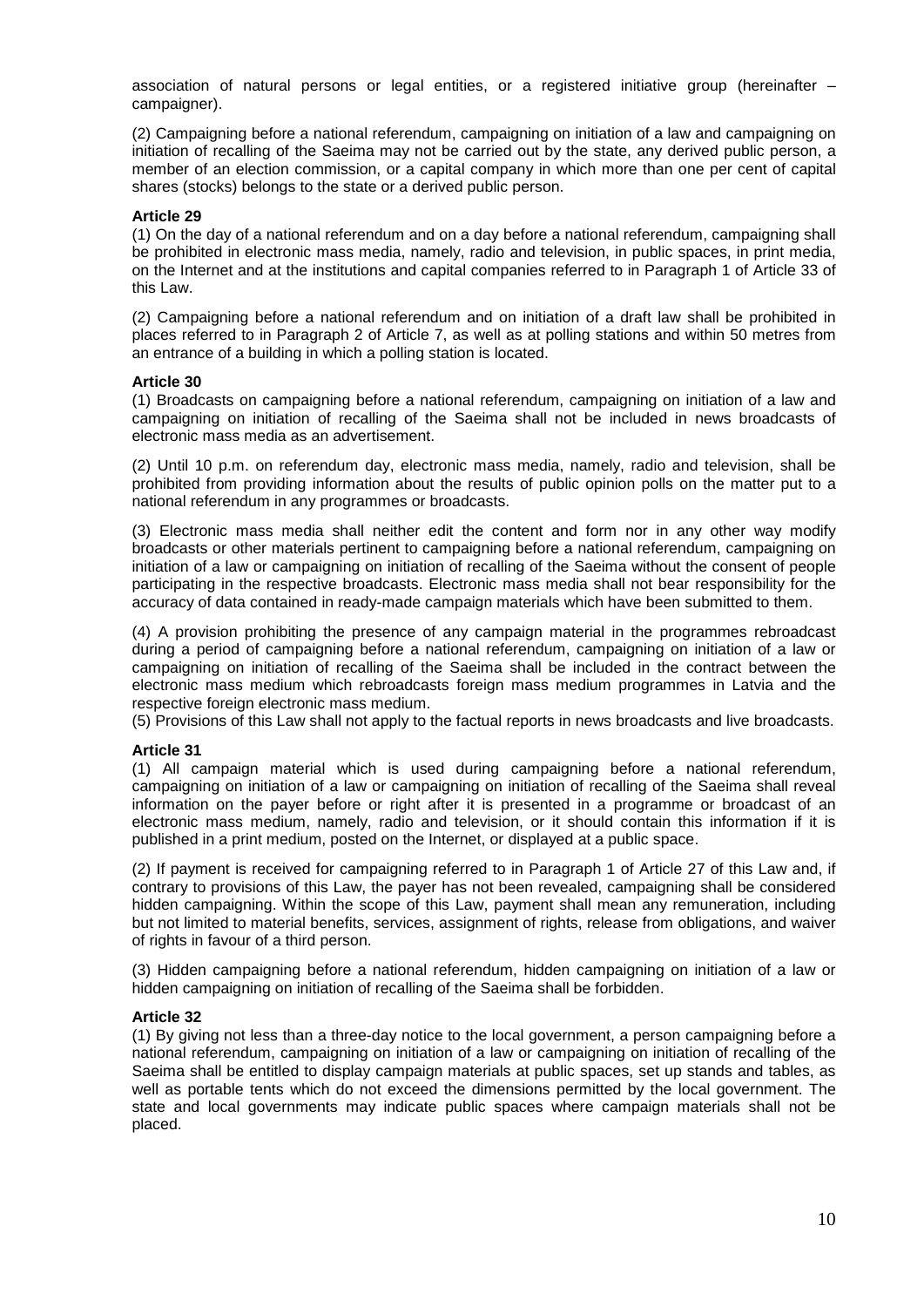(2) The Cabinet of Ministers shall establish a procedure whereby local governments calculate and collect a fee for placing campaign materials during campaigning before a national referendum, campaigning on initiation of a law and campaigning on initiation of recalling of the Saeima.

(3) A campaigner shall be responsible for disposing of campaign materials in accordance with the procedure prescribed by the respective local government.

(4) Provisions of Paragraphs 1, 2 and 3 of this Article shall not apply if campaigning before a national referendum, campaigning on initiation of a law or campaigning on initiation of recalling of the Saeima is carried out as a part of a festive, commemorative, entertainment, sports, or recreational event organised by the campaigner. All matters related to the coordination and course of such events shall be subject to the Law on Safety during Public Entertainment Events and Festivals.

(5) The state and derived public persons shall be prohibited from giving any single campaigner special advantages in or setting restrictions for any single campaigner on displaying campaign materials at public spaces during campaigning before a national referendum, campaigning on initiation of a law or campaigning on initiation of recalling of the Saeima.

### **Article 33**

(1) During campaigning before a national referendum, campaigning on initiation of a law or campaigning on initiation of recalling of the Saeima, it shall be forbidden to display and disseminate campaign materials at public spaces of institutions and capital companies if more than 50% of their capital shares (stocks) are held by the state or derived public persons.

(2) The prohibition referred to in Paragraph 1 of this Article shall not apply to informative materials issued by the Central Election Commission and related to a national referendum, initiation of a law or initiation of recalling of the Saeima, nor shall it apply to the cases referred to in Paragraph 3 of this Article.

(3) If the state or derived public persons hold more than 50% of an institution's or capital company's capital shares (stocks), such an institution or company may allocate premises to a campaigner for holding meetings with the electorate free of charge or for a fee that does not exceed actual maintenance costs of these premises, provided that these premises are also made available to other people for holding meetings with the electorate on the same conditions.

## **Article 34**

(1) During campaigning before a national referendum, campaigning on initiation of a law and campaigning on initiation of recalling of the Saeima, expenses incurred by a natural person, a legal entity or a registered association of natural persons or legal entities per one voter who voted in previous Saeima elections shall not exceed the average gross monthly salary determined by the Central Statistical Bureau of Latvia for the year before the last rounded off to full euros by multiplying it with a ratio of 0.00007. This provision shall not apply to the case referred to in Paragraph 2 of this Article.

(2) During campaigning before a national referendum, campaigning on initiation of a law and campaigning on initiation of recalling of the Saeima expenses incurred by an initiative group per one voter who voted in previous Saeima elections shall not exceed the average gross monthly salary determined by the Central Statistical Bureau of Latvia for the year before the last, rounded off to full euros and multiplied by a ratio of 0.00007.

(3) Campaigning-related expenses incurred by each political party belonging to a registered alliance of political parties shall be considered a part of total expenses incurred by the alliance during campaigning before a national referendum, campaigning on initiation of a law and campaigning on initiation of recalling of the Saeima.

(4) Campaigning-related expenses incurred by a member of parliament, candidate for the position of a member of parliament, member of a political party or member of an initiative group during personal campaigning before a national referendum, personal campaigning on initiation of a law and personal campaigning on initiation of recalling of the Saeima shall be considered a part of total expenses incurred by an initiative group.

(5) Expenses referred to in Paragraph 1 of this Article which may be incurred by a person for campaigning shall consist of expenses of the respective person during campaigning before a national referendum, campaigning on initiation of a law or campaigning on initiation of recalling of the Saeima regardless of the date when proof of the transaction (invoice, contract or other document) is issued and the payment is received or made for the following: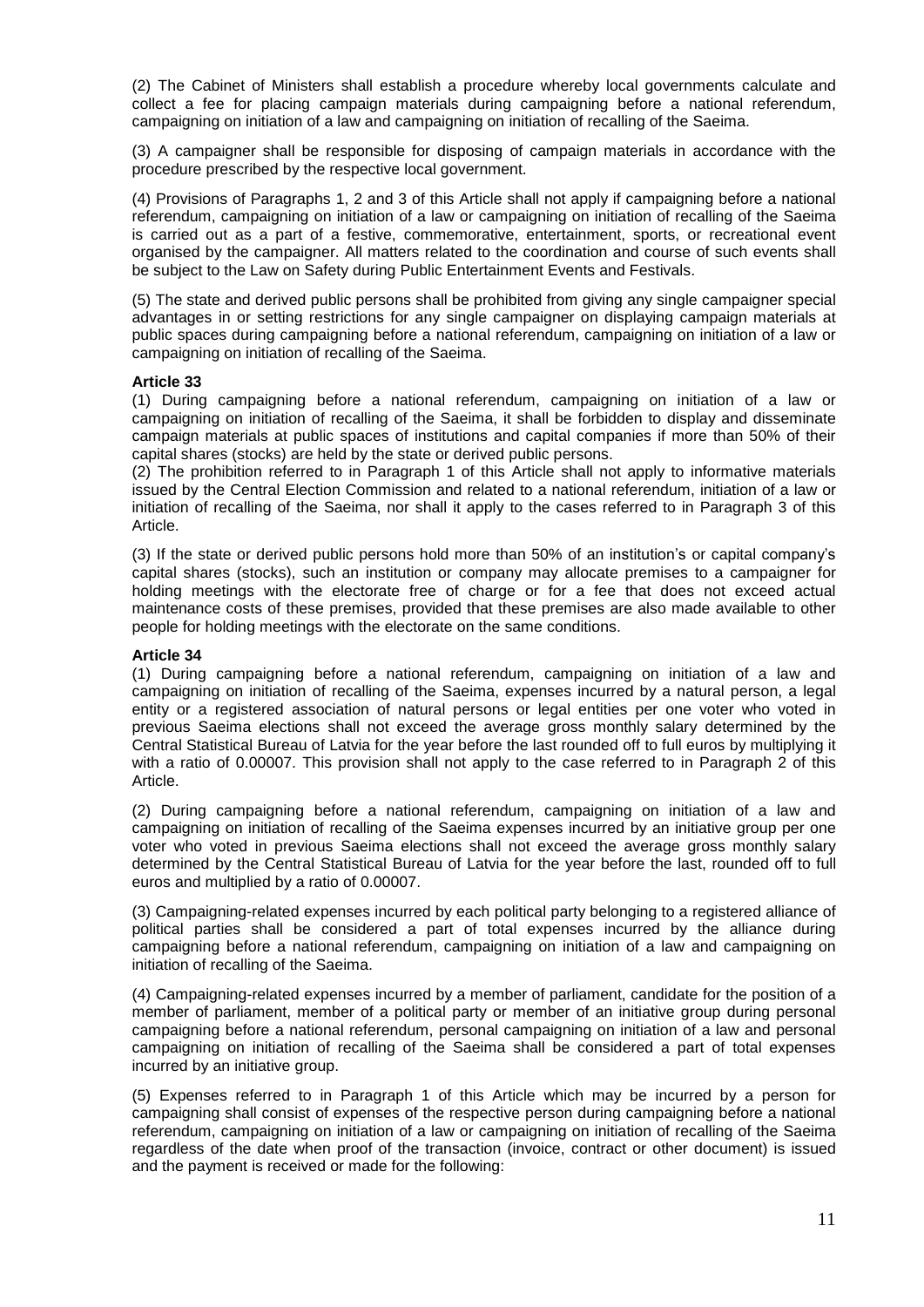1) advertising:

a) in a programme or broadcast of a public electronic mass medium (television);

b) in a programme or broadcast of a public electronic mass medium (radio);

c) in a programme or broadcast of a commercial electronic mass medium (television);

d) in a programme or broadcast of a commercial electronic mass medium (radio);

e) in a newspaper, magazine, newsletter or any other periodical that is registered in accordance with the statutory procedure, printed and broadly distributed in the entire territory of Latvia;

f) in a newspaper, magazine, newsletter or any other periodical that is registered in accordance with the statutory procedure, printed and distributed mainly in the territory of a particular city or county;

g) on the Internet except the website of a political party, alliance of political parties or initiative group;

h) inside premises and at public spaces (in squares and parks, on streets and bridges and at other similar places) regardless of their ownership:

2) using postal services (including electronic mail) for sending campaign materials before a national referendum, campaign materials on initiation of a law or campaign materials on initiation of recalling of the Saeima;

3) financing and sponsoring charity events with allowances and contributions (donations).

(6) The Corruption Prevention and Combating Bureau shall annually publish on its website an informative statement indicating the amount of funds referred to in Paragraphs 1 and 2 of this Article that can be spent per one voter during campaigning before a national referendum, campaigning on initiation of a law or campaigning on initiation of recalling of the Saeima.

### **Article 35**

(1) If campaigning before a national referendum or campaigning on initiation of a law is carried out by a political party or alliance of political parties which has submitted its list of candidates for the Saeima elections in three, four or five constituencies and if the period of campaigning before a national referendum or campaigning on initiation of a law fully or partly coincides with the period of campaigning before the Saeima elections, funds spent for campaigning before a national referendum or campaigning on initiation of a law and for campaigning before the Saeima elections shall not exceed the amount that can be spent for campaigning before the Saeima elections in accordance with the Law on Financing of Political Organisations (Parties).

(2) If campaigning before a national referendum or campaigning on initiation of a law is carried out by a political party or alliance of political parties which has submitted its list of candidates for the Saeima elections in one or two constituencies and if the period of campaigning before a national referendum or campaigning on initiation of a law fully or partly coincides with the period of campaigning before the Saeima elections, funds spent for campaigning before a national referendum or campaigning on initiation of a law and for campaigning before the Saeima elections shall not exceed the amount of that can be spent in accordance with Paragraphs 1 or 2 of Article 34 of this Law.

(3) The total amount of funds spent on any combination of two or more fully or partially coinciding periods of campaigning before a national referendum, campaigning on initiation of a law or campaigning on initiation of recalling of the Saeima shall not exceed the amount of that can be spent in accordance with Paragraphs 1 or 2 of Article 34 of this Law.

(4) A campaigner may finance campaigning before a national referendum, campaigning on initiation of a law and campaigning on initiation of recalling of the Saeima, as well as make contributions (donations) from his/her lawfully gained income.

(5) Campaigning before a national referendum, campaigning on initiation of a law and campaigning on initiation of recalling of the Saeima shall not be financed from the funds that are:

1) directly or indirectly obtained from foreign citizens or legal entities registered abroad;

2) obtained from an anonymous payer. An anonymous payer shall mean a person or entity that cannot be identified (full name, ID number and place of residence of a natural person or name, registration number and legal address of a legal entity are not specified);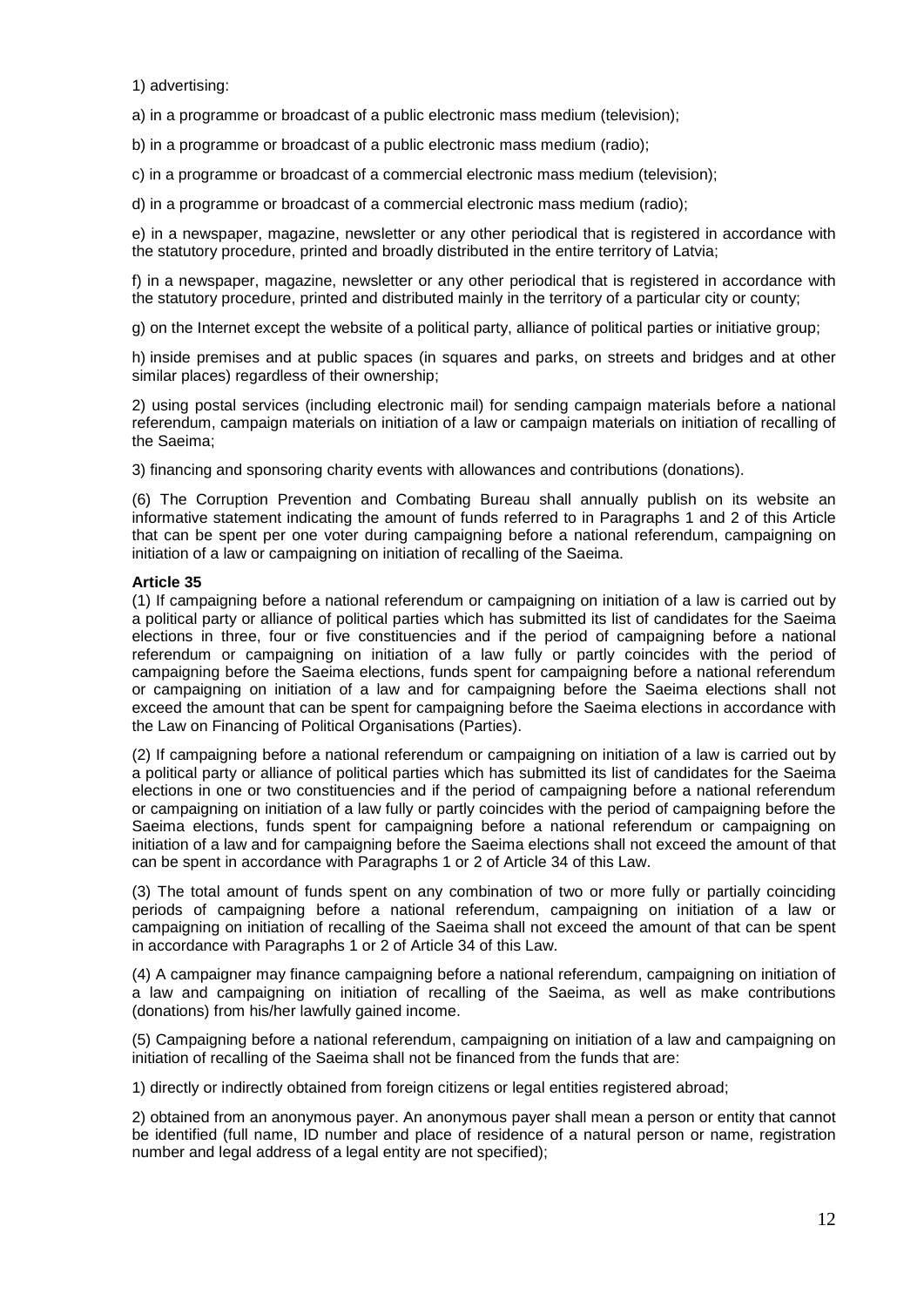3) obtained through an intermediary. Financing of campaigning before a national referendum, campaigning on initiation of a law or campaigning on initiation of recalling of the Saeima through an intermediary shall mean that a person in his/her personal interests to finance campaigning before a national referendum, campaigning on initiation of a law or campaigning on initiation of recalling of the Saeima uses another person's identification data or that a donation for campaigning before a national referendum, campaigning on initiation of a law or campaigning on initiation of recalling of the Saeima is transferred through an intermediary. Within the scope of this Law, an act in which an authorised intermediary makes a donation on behalf of an authoriser on the basis of an authorisation which indicates the exact amount of the donation or property and its value and which is certified by a notary public shall not be regarded as intermediation. Such an authorisation shall not be assigned to another person.

(6) All financial means that are intended or used for campaigning before a national referendum, campaigning on initiation of a law or campaigning on initiation of recalling of the Saeima and that exceed one minimum monthly salary shall be directly transferred to the recipient's bank account. If the total amount of financial means that are intended or used for campaigning before a national referendum, campaigning on initiation of a law or campaigning on initiation of recalling of the Saeima has reached one minimum monthly salary, any financial means in excess of one minimum monthly salary shall be transferred directly to the recipient's bank account.

(7) Within the scope of this Law, a contribution (donation) shall be any material or other free-of-charge benefit, including services, assignment of rights, release from obligations, and waiver of rights in favour of the person concerned, as well as other activities which constitute a benefit to the person concerned. Within the scope of this Law, a contribution (donation) shall also be the transfer of ownership of any movable or immovable property to the person concerned and provision of services to the person concerned for a price that is lower than market value of the respective movable or immovable property or service.

### **Article 36**

(1) If expenses related to advertising materials pertaining to campaigning before a national referendum, campaigning on initiation of a law or campaigning on initiation of recalling of the Saeima in a particular electronic mass medium or print medium exceed the amount referred to in Paragraphs 1 or 2 of Article 34 or Paragraphs 1, 2 or 3 of Article 35 of this Law, the respective electronic mass medium or print medium shall refuse to sign the contract.

(2) A campaigner shall sign a contract on advertising materials pertaining to campaigning before a national referendum, campaigning on initiation of a law or campaigning on initiation of recalling of the Saeima with a particular electronic mass medium or print medium directly, without a proxy.

# **Article 37**

(1) An electronic mass medium or print medium which comes to an agreement with the campaigner on placing materials pertaining to campaigning before a national referendum, campaigning on initiation of a law or campaigning on initiation of recalling of the Saeima, not later than on the next business day after signing the contract or amending the signed contract shall send notification to the Corruption Prevention and Combating Bureau on placing materials pertaining to campaigning before a national referendum, campaigning on initiation of a law or campaigning on initiation of recalling of the Saeima during the broadcasting time designated by the electronic mass medium or in the print medium.

(2) A campaigner who comes to an agreement with a service provider on placing materials pertaining to campaigning before a national referendum, campaigning on initiation of a law or campaigning on initiation of recalling of the Saeima online for a fee, in premises or at public spaces, regardless of their ownership, or on the use of postal services (including electronic mail) during campaigning before a national referendum, campaigning on initiation of a law or campaigning on initiation of recalling of the Saeima, not later than on the next business day after signing the contract or amending the signed contract shall send notification to the Corruption Prevention and Combating Bureau on placing materials pertaining to campaigning before a national referendum, campaigning on initiation of legislation or campaigning on initiation of recalling of the Saeima.

(3) The following information shall be indicated in the notification referred to in Paragraphs 1 and 2 of this Article:

- 1) date of the contract;
- 2) information about the contractors: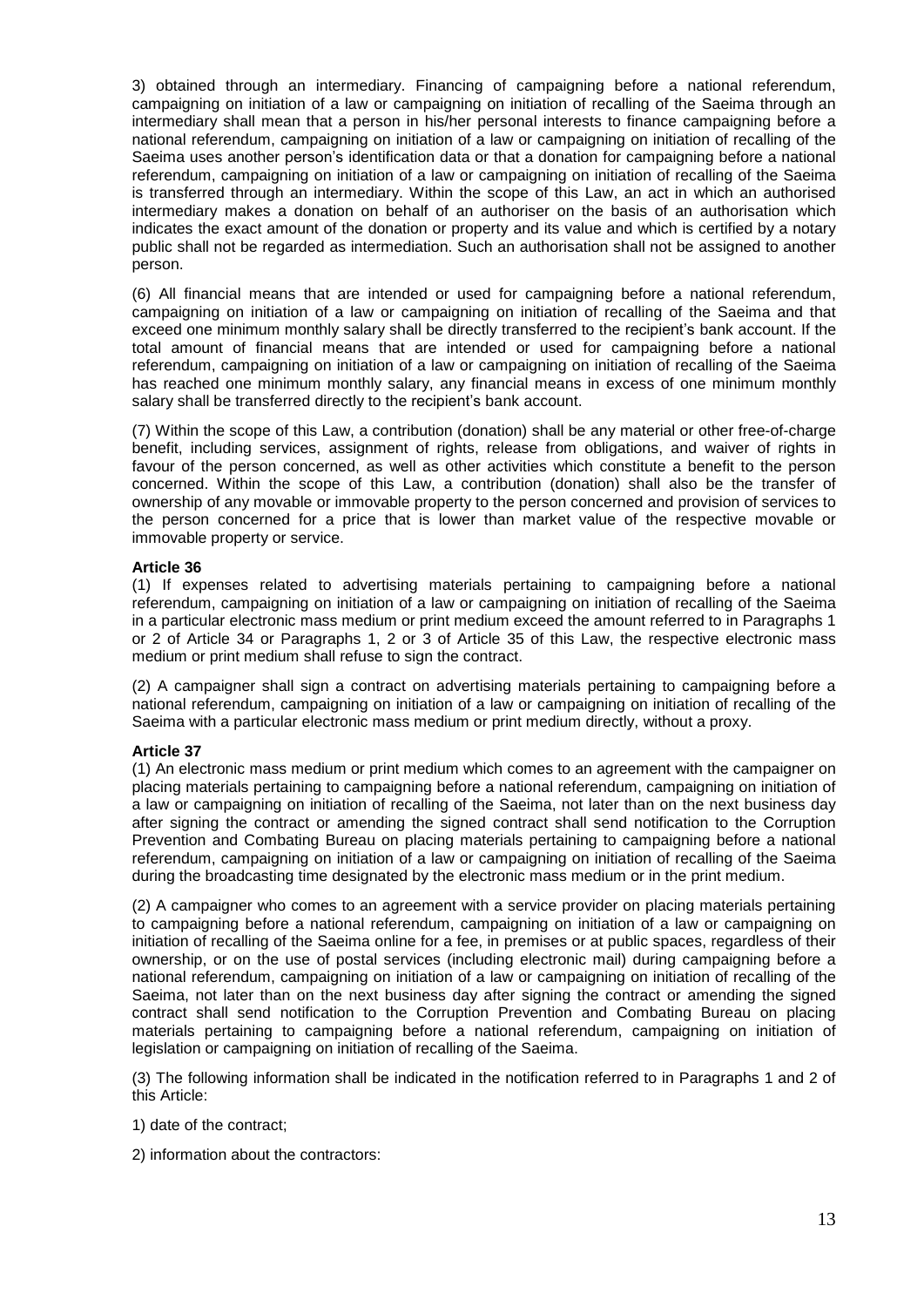a) name, registration number and legal address of the client which is a legal entity, including a political organisation, alliance of political organisations or association;

b) full name. ID number and registered address of a client who is a natural person:

c) name, registration number and legal address of a client that is a registered association of persons;

d) name of the client that is an initiative group, as well as full name, ID number and registered address of the contracting party which is a representative of the initiative group;

3) full name, ID number and registered address of a natural person who has placed campaign material or provided a service;

4) name, registration number and legal address of a legal entity or a registered association of legal entities or natural persons that have placed campaign material or provided a service;

5) depending on where the campaign materials are placed, the following shall be indicated:

a) date and time when each campaign material is to be placed in programmes and broadcasts of an electronic mass medium, namely, radio and television, and the duration of each campaign material;

b) date when each campaign material is to be placed in a print medium and size of each campaign material;

c) date and time when each campaign material is to be placed online for a fee, as well as duration and size of each campaign material;

d) date when each campaign material is to be placed in premises or at public spaces, size of each campaign material and period during which each campaign material is to be placed in premises or at public spaces;

e) date when campaign material is to be sent by mail (including electronic mail) and amount of the campaign material;

6) contract value (including value added tax);

7) discount applied and justification for its application, as well as contract value (including value added tax) without the discount;

8) payment procedure and term of payment (including a reference to the fact whether the payment is to be made in cash or by bank transfer);

9) any other information considered relevant by the advertiser or a person who has agreed with a service provider on placing or sending campaign material.

(4) In the cases referred to in Paragraphs 1 and 2 of Article 35 of this Law and in accordance with laws and regulations prescribing supervision of expenses incurred during campaigning before the Saeima elections, the political party or alliance of political parties shall submit to the Corruption Prevention and Combating Bureau documents reflecting expenses incurred during campaigning before a national referendum or campaigning on initiation of a law by indicating the total amount of expenses incurred during both campaigns.

### **Article 38**

(1) A person who has violated the restrictions regarding campaigning before a national referendum or campaigning on initiation of a law, or who has violated the procedure for placing campaign materials or in any other way failed to comply with provisions of this Law shall be held accountable.

(2) If after campaigning before a national referendum, campaigning on initiation of a law or campaigning on initiation of recalling of the Saeima, the Corruption Prevention and Combating Bureau discovers that a person, a registered association of persons or an initiative group has overspent the total amount of funds permissible for campaigning as referred to in Paragraphs 1 or 2 of Article 34 or Paragraphs 2 or 3 of Article 35 of this Law or has failed to comply with restrictions on financing referred to in Paragraphs 4 and 5 of Article 35 of this Law, the Director of the Corruption Prevention and Combating Bureau shall request the respective campaigner to transfer funds that are equal to the amount overspent during campaigning before a national referendum, campaigning on initiation of a law and campaigning on initiation of recalling of the Saeima to the state budget within 30 days. Upon a justified request of the respective campaigner, the Director of the Corruption Prevention and Combating Bureau may allow a transfer in several instalments within a maximum of 90 days.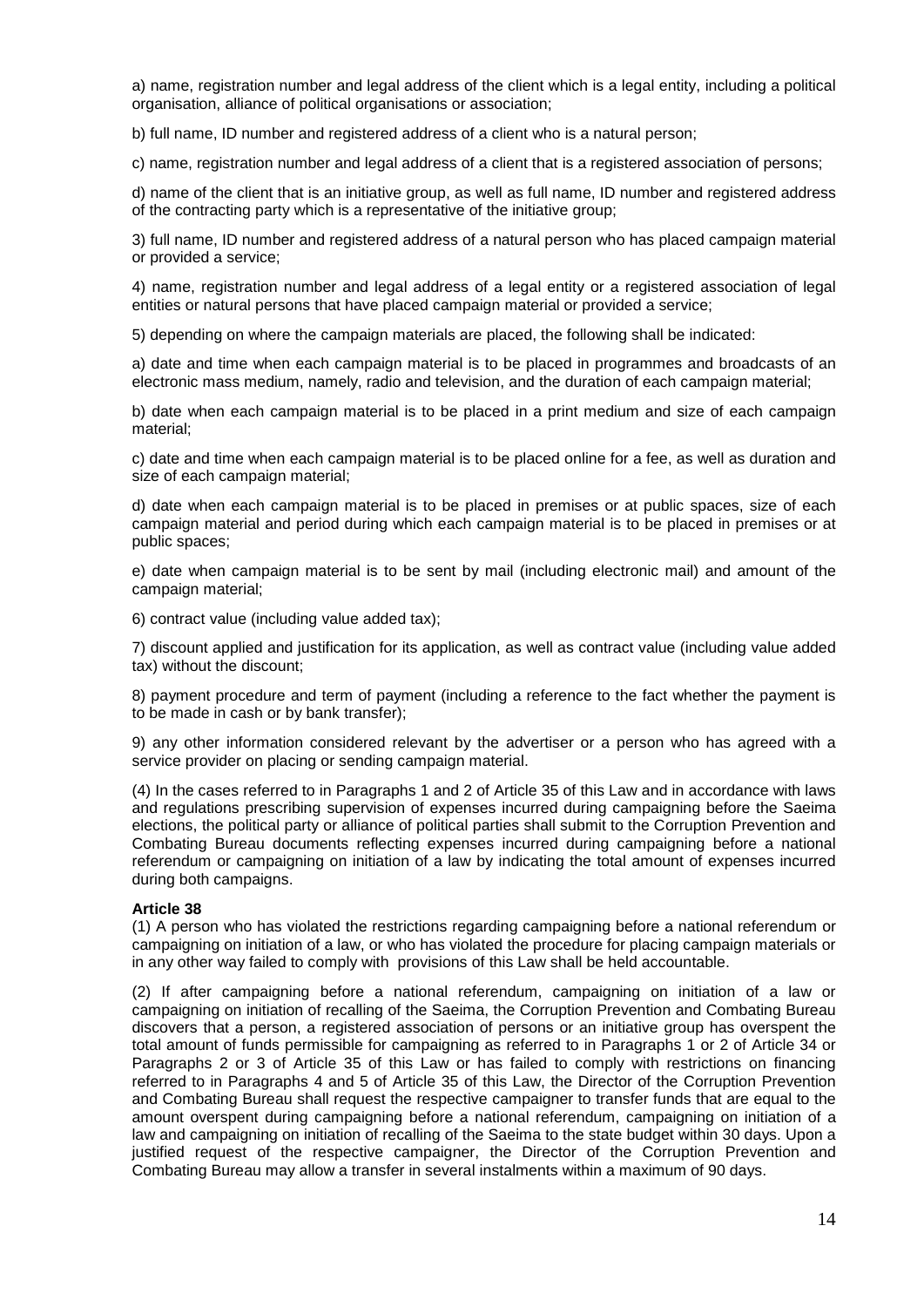(3) If the Corruption Prevention and Combating Bureau during campaigning before a national referendum, campaigning on initiation of a law or campaigning on initiation of recalling of the Saeima discovers that a person, a registered association of persons or an initiative grouphas overspent the total amount of funds permissible for campaigning as referred to in Paragraphs 1 or 2 of Article 34 or Paragraphs 2 or 3 of Article 35 of this Law, the Director of the Corruption Prevention and Combating Bureau shall decide to prohibit any further campaigning.

(4) The Director of the Corruption Prevention and Combating Bureau shall make the decision referred to in Paragraph 2 of this Article on transferring funds to the state budget not later than five years after the end of campaigning before a national referendum, campaigning on initiation of a law or campaigning on initiation of recalling of the Saeima.

(5) If a political party or an alliance of political parties overspends the total amount of funds permissible for campaigning before a national referendum, campaigning on initiation of a law or campaigning on initiation of recalling of the Saeima as referred to in Paragraph 1 of Article 35 of this Law, the political party or the alliance of political parties shall be held accountable in accordance with laws and regulations that prescribe liability for overspending funds permissible for campaigning before the Saeima elections.

(6) Within six months after the entire period of campaigning before a national referendum, campaigning on initiation of a law or campaigning on initiation of recalling of the Saeima, the Corruption Prevention and Combating Bureau shall inform the public about failures to comply with campaigning regulations.

(7) The Corruption Prevention and Combating Bureau shall control and supervise compliance with restrictions set on financing and provisions for funds permissible for campaigning before a national referendum, campaigning on initiation of a law and campaigning on initiation of recalling of the Saeima in accordance with the procedure prescribed by this Law.

(8) Within two weeks after the entire period of campaigning before a national referendum, campaigning on initiation of a law or campaigning on initiation of recalling of the Saeima, an initiative group shall prepare and submit to the Corruption Prevention and Combating Bureau a campaign report that indicates the sources of financing and expenses incurred for each type of services referred to in Paragraph 5 of Article 34 of this Law.

# **TRANSITIONAL PROVISIONS**

1. Until 1 January 2004, voters who are abroad and by the day of voting have not been issued a Latvian citizen's passport shall present or mail to the polling station commission a registration document issued by the Office of Citizenship and Migration Affairs bearing the voter's ID number.

2. The new wording of Articles 22 and 24, amendments to Article 25 that set forth changes in the procedure for initiation of a draft law or a draft amendment to Constitution, as well as Chapter IV<sup>2</sup>, shall enter into force on 1 January 2015.

3. In order to enable collection of signatures online, the Cabinet of Ministers shall ensure compliance of the online system of the Single State and Local Government Service Portal with the technical and security requirements by 1 September 2014.

4. Until 1 January 2015, not fewer than 30,000 voters, upon indicating their full name, ID number and date of signing, shall have the right to submit to the Central Election Commission a fully elaborated draft law or draft amendment to the Constitution. A draft law or a draft amendment to the Constitution can be submitted within 12 months from the day when a draft law or a draft amendment to the Constitution is registered with the Central Election Commission. Within these 12 months each signature must be certified by a sworn notary public or an orphans' court that performs notarial functions. If the signatures collected for initiation of a draft law or a draft amendment to the Constitution are certified by the orphans' court, the fee for certification shall be established by taking into account direct administrative expenses related to signature certification, but the total fee shall not exceed a half of the total statutory fee for signature certification by the orphans' court.

5. If until 1 January 2015 not fewer than 30,000 voters, upon indicating their full name, ID number and date of signing, submit to the Central Election Commission a fully elaborated draft law or draft amendment to the Constitution, the Central Election Commission shall set a term of 21 days during which signature sheets are made available for signing at places designated by city or county councils.